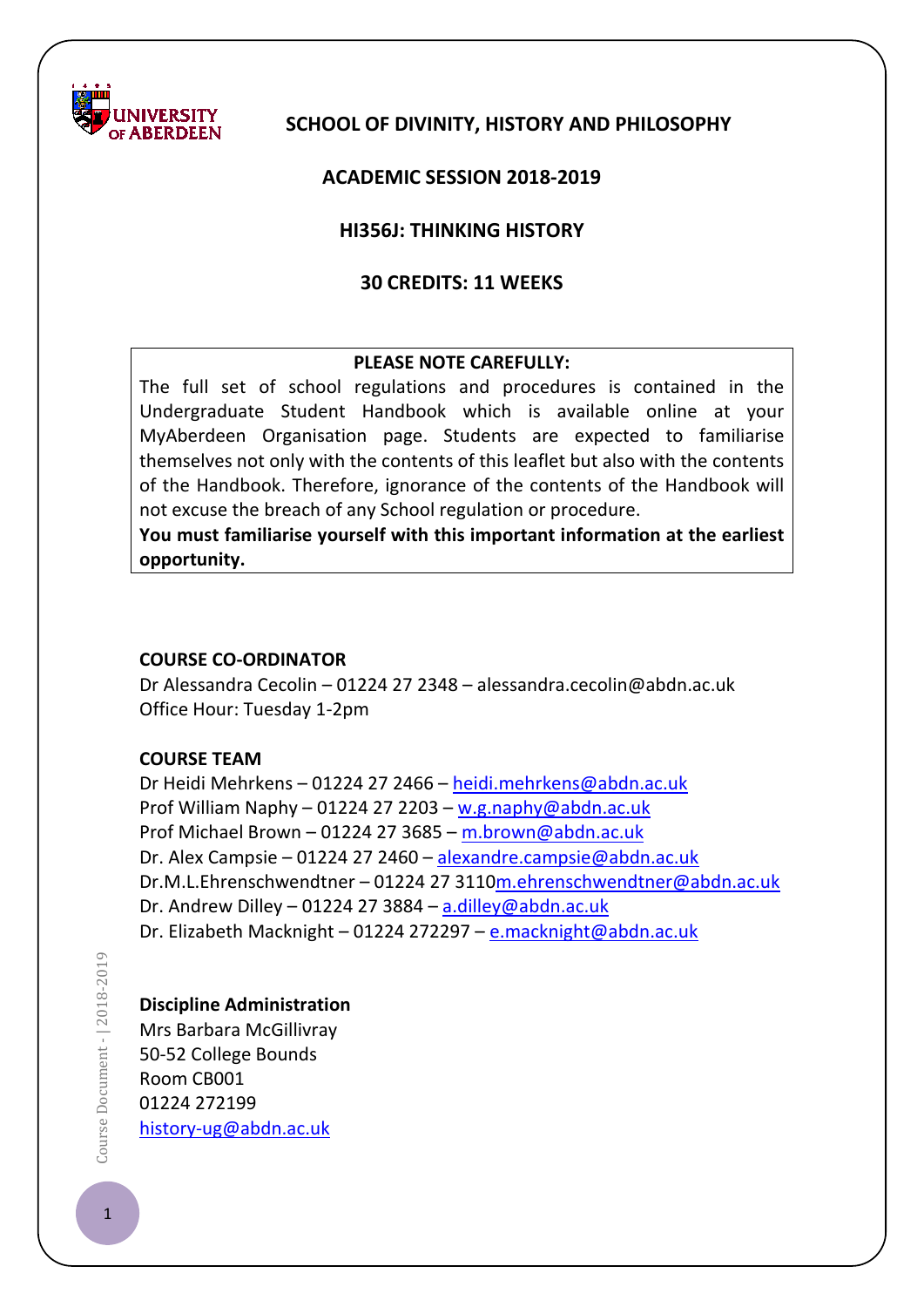#### **TIMETABLE**

For time and place of classes, please see [MyAberdeen](https://abdn.blackboard.com/)

*Students can view their university timetable at*  <http://www.abdn.ac.uk/infohub/study/timetables-550.php>

#### **COURSE DESCRIPTION**

This course looks at how history is written. It considers the problems involved in studying and explaining the past, and the many dilemmas faced by historians in reconstructing it. By examining the ways in which history has been written from the Ancient Greeks to Postmodernism, it considers the limits of historical study, asks whether history can ever be a science, and reveals the assumptions behind the various approaches to history that inform its writing. It is designed to provide Honours history students with an essential understanding of what they are doing when they study history.

It will offer a broad context for understanding developments in the discipline of history during the modern and contemporary periods. It will ask students: to consider what form of thinking and writing 'history' is; to relate the historiographical developments discussed during the module to their Special Subject; and to consider the historiographical framework of their final-year dissertation.

## **INTENDED AIMS AND LEARNING OUTCOMES**

The course examines the problematic nature of history as a discipline, the approach to those problems taken by historians throughout the ages, and its contemporary relevance. It also explores how particular approaches link to and shape historical research.

**Learning outcomes.** At the end of the course students should have:

- Attained a better understanding of the problematic nature of history as a discipline, the approach taken to those problems by historians throughout the ages, and its contemporary relevance;
- An enhanced ability to reflect philosophically on the nature of historical work and historical judgement;
- A broader and more critical understanding of historical concepts and the variety of approaches to history;
- Greater insight into the problems of conducting historical research that will inform approaches to other Honours history courses;
- Been exposed to the thinking of major figures in the development of history as a scholarly discipline.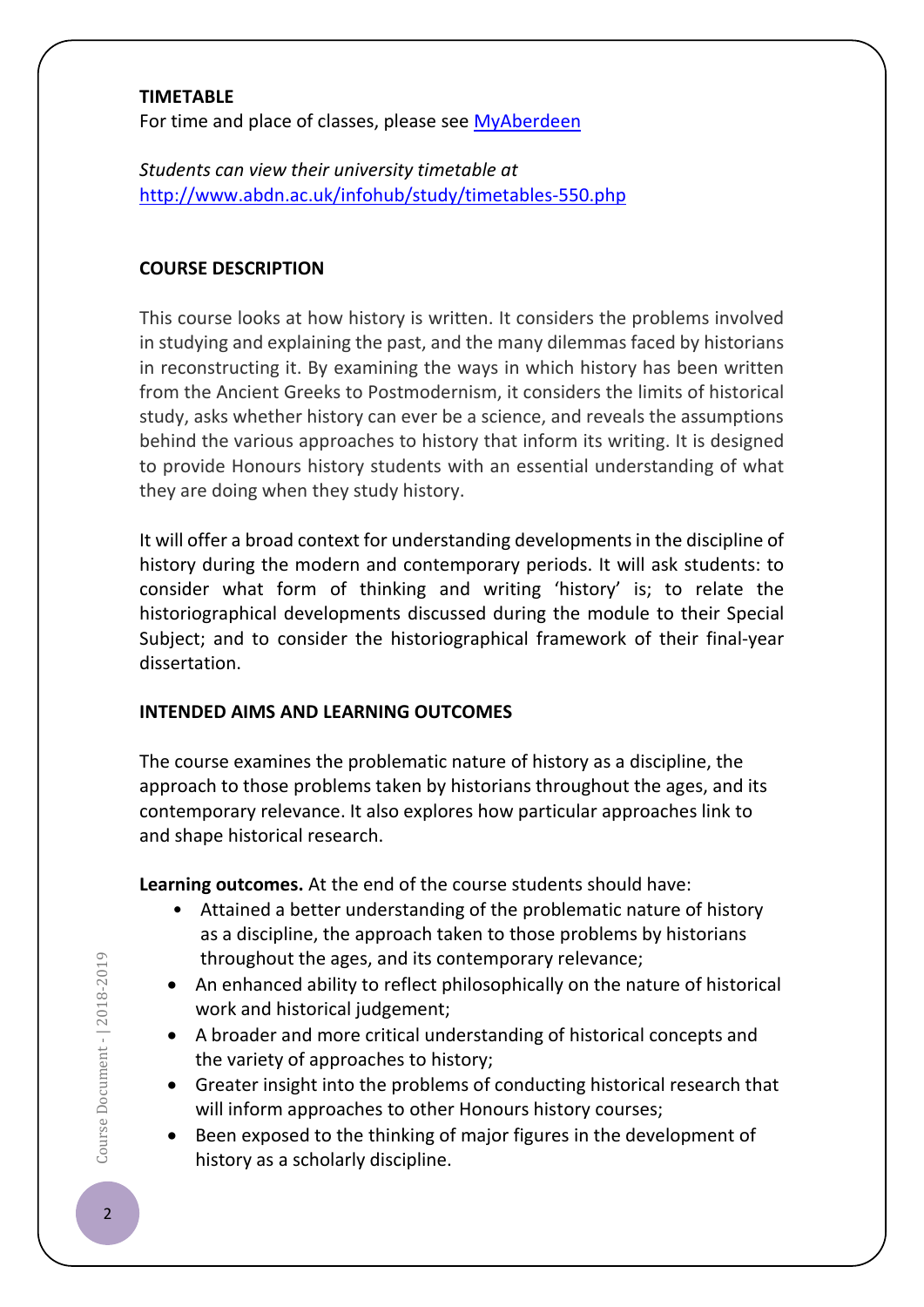## **LECTURE/SEMINAR PROGRAMME**

## **Week 1: What is Historiography? Introduction & outline of seminar topics – Dr Alessandra Cecolin**

**Lecture:** Cannadine, D. (ed.), *What is History Now?* (New York, 2009), Ch. 1

### **Week 2: Social History – Dr Alex Campsie**

**Lecture**: Cannadine chapter on Social history

### **Seminar: readings:**

- Lynn Abrams, 'Liberating the female self: epiphanies, conflict and coherence in the life stories of post-war British women', *Social History* 39:1 (2014), 14-35.
- Selina Todd, 'Class, experience and Britain's twentieth century', *Social History* 39:4 (2014), 489-508.

**Primary source:** Jenny Smith interviewed for 'Observing the 1980s project', 2012

<https://soundcloud.com/observing80s/sets/jenny-smith>

## **Week 3: Political History – Dr Alex Campsie**

**Lecture:** Cannadine chapter on Political history

## **Seminar readings:**

- Jon Lawrence, 'Labour and the politics of class, 1900-1940', in David Feldman and Jon Lawrence, *Structures and Transformations in Modern British History: Essays in Honour of Gareth Stedman Jones* (Cambridge 2011), chapter 10
- H.G.C. Matthew, R. I. McKibbin and J.A. Tay, 'The Franchise Factor in the Rise of the Labour Party', *English Historical Review* (1976)

## **Primary source:**

'Lossiemouth. Among "His Ain Folk". Mr Ramsay MacDonald has rousing reception from his fellow townsfolk on arrival for a few days rest at his beloved Scottish birthplace' (1931).

<https://www.youtube.com/watch?v=qhzrjk0bMmc>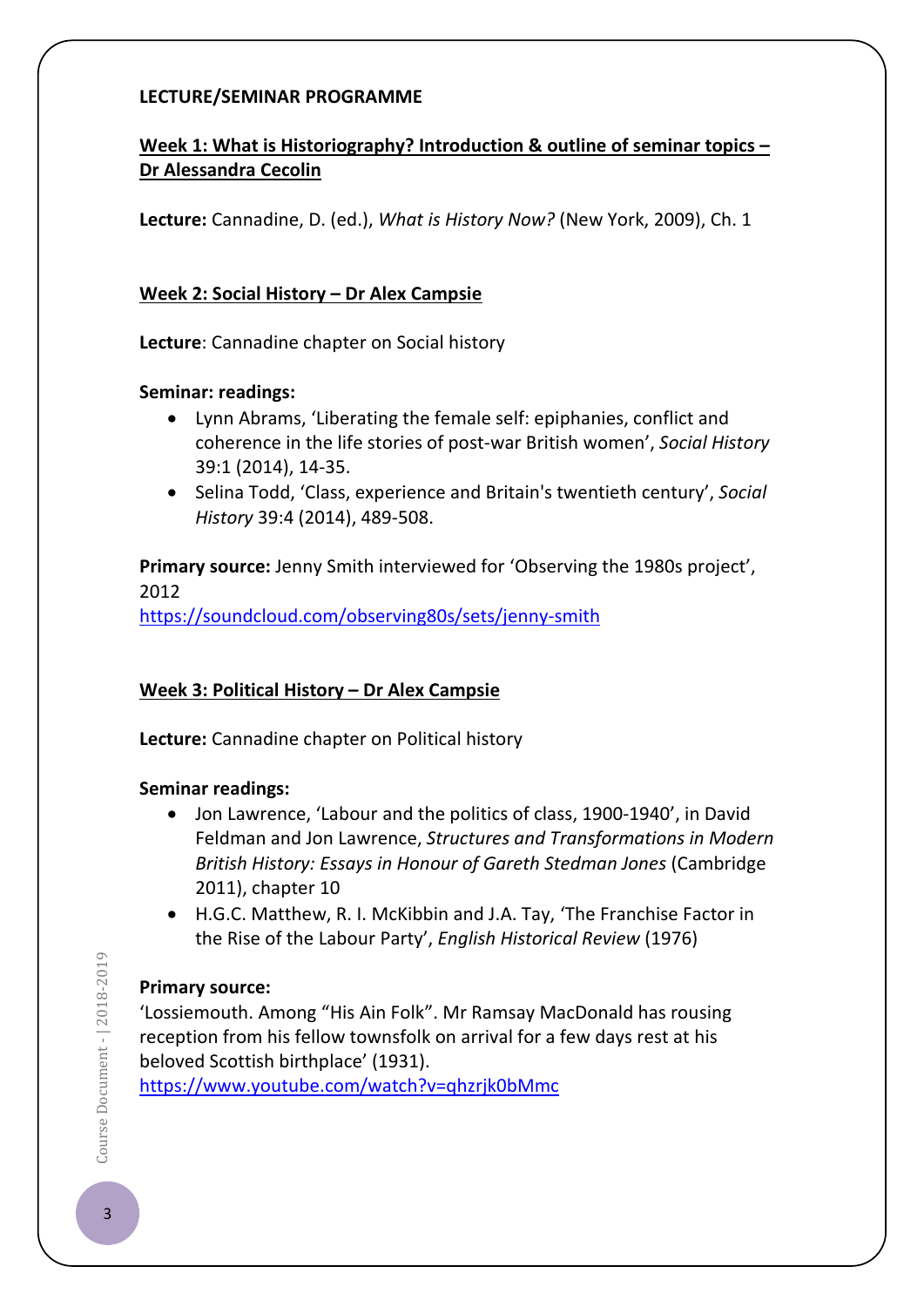## **Week 4: Intellectual – Prof Michael Brown**

**Lecture:** Cannadine chapter on Intellectual history

## **Seminar Readings:**

- Foucault M., 'What is Enlightenment?', in *The Foucault Reader* edited by Rabinow (available in the library)
- Todorov T., *In Defence of the Enlightenment* (2009)

## **Primary source**

An Answer to the Question 'What is Enlightenment?' by Immanuel Kant in *Cambridge Selected Political Writings*

# **Week 5: Global History – Dr Andrew Dilley**

**Lecture:** O'Brien, P., 'Historiographical Traditions and Modern Imperatives for the Restoration of Global History', *Journal of Global History*, 1 (2006), 3-39 URL: : [https://www.cambridge.org/core/services/aop-cambridge](https://www.cambridge.org/core/services/aop-cambridge-core/content/view/BF3EF153990D7B7FD524B8CE6A3E4AAC/S1740022806000027a.pdf/historiographical_traditions_and_modern_imperatives_for_the_restoration_of_global_history.pdf)[core/content/view/BF3EF153990D7B7FD524B8CE6A3E4AAC/S174002280600](https://www.cambridge.org/core/services/aop-cambridge-core/content/view/BF3EF153990D7B7FD524B8CE6A3E4AAC/S1740022806000027a.pdf/historiographical_traditions_and_modern_imperatives_for_the_restoration_of_global_history.pdf) 0027a.pdf/historiographical traditions and modern imperatives for the re storation of global history.pdf

# **Seminar Readings:**

- Geoff Eley; 'Historicizing the Global, Politicizing Capital: Giving the Present a Name', *History Workshop Journal*, Volume 63, Issue 1, 1 (March 2007), 154–188:<https://doi.org/10.1093/hwj/dbm010>
- Burton, A., 'Not Even Remotely Global? Method and Scale in World History', *History Workshop Journal*, 64 (2007), 323-28.

URL[:https://watermark.silverchair.com/dbm039.pdf?token=AQECAHi208B](https://watermark.silverchair.com/dbm039.pdf?token=AQECAHi208BE49Ooan9kkhW_Ercy7Dm3ZL_9Cf3qfKAc485ysgAAAicwggIjBgkqhkiG9w0BBwagggIUMIICEAIBADCCAgkGCSqGSIb3DQEHATAeBglghkgBZQMEAS4wEQQMjPZoWgISRlGmul4YAgEQgIIB2qzjGXW0a04TtMTJ7B9rjDysb0A7m03tFwkW_NOCM_VOBuALoXOuIiuuuUOhGUPIbRJyykLsvlg44mFjcv8nUJIcL8TUqAGAIQ_oocky0yyq5BCS7CttPCOrKPgJXjBVNzkpzl35GNFPa3CAHUmxGzsPaYz3OPD4yEN0XsP_UjLt30XzbquyTw09y5QrNxYJe19L7kdcV1KjllCQZsSTZO-rJADy7x3rWAdA1RHuu_Dk48ScXrI9ZZIjChg8z7r_E4DzJuAtnRahYW0bzZ_EQSd3ayR1N1dpOZjp-zZhBkH75DqXMUBv1QAZLoAoe54Nno5C3NGUeptiioynvEFrjJR9MlMkNcvMppT9NpLmSAQKtblaBlRO_hMsqVV1VfjhUV8WFuU7FfN2_4QpeKNDWNqxXSRK0omEmrap-PXtEJrlkl3V_GPC97vBhHZIUsWfm8SVvjqAaqkKBU0KMZ9D72dQ5BE9mEiOovO7j9DcxZIZvo8D5GdVCK81CRT9JVcFTjl_-tGm9mDqhjHAzoMMjYEokqkUHiJczjaHM62WeyBOCOwC3idyslyc85-gklNTmgjY8C6kQr6CZB6lQnWm4l7xQ6PZXUSCUQS8_HMzFSJ9Zuz12Xqi9QF1xA) [E49Ooan9kkhW\\_Ercy7Dm3ZL\\_9Cf3qfKAc485ysgAAAicwggIjBgkqhkiG9w0B](https://watermark.silverchair.com/dbm039.pdf?token=AQECAHi208BE49Ooan9kkhW_Ercy7Dm3ZL_9Cf3qfKAc485ysgAAAicwggIjBgkqhkiG9w0BBwagggIUMIICEAIBADCCAgkGCSqGSIb3DQEHATAeBglghkgBZQMEAS4wEQQMjPZoWgISRlGmul4YAgEQgIIB2qzjGXW0a04TtMTJ7B9rjDysb0A7m03tFwkW_NOCM_VOBuALoXOuIiuuuUOhGUPIbRJyykLsvlg44mFjcv8nUJIcL8TUqAGAIQ_oocky0yyq5BCS7CttPCOrKPgJXjBVNzkpzl35GNFPa3CAHUmxGzsPaYz3OPD4yEN0XsP_UjLt30XzbquyTw09y5QrNxYJe19L7kdcV1KjllCQZsSTZO-rJADy7x3rWAdA1RHuu_Dk48ScXrI9ZZIjChg8z7r_E4DzJuAtnRahYW0bzZ_EQSd3ayR1N1dpOZjp-zZhBkH75DqXMUBv1QAZLoAoe54Nno5C3NGUeptiioynvEFrjJR9MlMkNcvMppT9NpLmSAQKtblaBlRO_hMsqVV1VfjhUV8WFuU7FfN2_4QpeKNDWNqxXSRK0omEmrap-PXtEJrlkl3V_GPC97vBhHZIUsWfm8SVvjqAaqkKBU0KMZ9D72dQ5BE9mEiOovO7j9DcxZIZvo8D5GdVCK81CRT9JVcFTjl_-tGm9mDqhjHAzoMMjYEokqkUHiJczjaHM62WeyBOCOwC3idyslyc85-gklNTmgjY8C6kQr6CZB6lQnWm4l7xQ6PZXUSCUQS8_HMzFSJ9Zuz12Xqi9QF1xA) [BwagggIUMIICEAIBADCCAgkGCSqGSIb3DQEHATAeBglghkgBZQMEAS4wEQ](https://watermark.silverchair.com/dbm039.pdf?token=AQECAHi208BE49Ooan9kkhW_Ercy7Dm3ZL_9Cf3qfKAc485ysgAAAicwggIjBgkqhkiG9w0BBwagggIUMIICEAIBADCCAgkGCSqGSIb3DQEHATAeBglghkgBZQMEAS4wEQQMjPZoWgISRlGmul4YAgEQgIIB2qzjGXW0a04TtMTJ7B9rjDysb0A7m03tFwkW_NOCM_VOBuALoXOuIiuuuUOhGUPIbRJyykLsvlg44mFjcv8nUJIcL8TUqAGAIQ_oocky0yyq5BCS7CttPCOrKPgJXjBVNzkpzl35GNFPa3CAHUmxGzsPaYz3OPD4yEN0XsP_UjLt30XzbquyTw09y5QrNxYJe19L7kdcV1KjllCQZsSTZO-rJADy7x3rWAdA1RHuu_Dk48ScXrI9ZZIjChg8z7r_E4DzJuAtnRahYW0bzZ_EQSd3ayR1N1dpOZjp-zZhBkH75DqXMUBv1QAZLoAoe54Nno5C3NGUeptiioynvEFrjJR9MlMkNcvMppT9NpLmSAQKtblaBlRO_hMsqVV1VfjhUV8WFuU7FfN2_4QpeKNDWNqxXSRK0omEmrap-PXtEJrlkl3V_GPC97vBhHZIUsWfm8SVvjqAaqkKBU0KMZ9D72dQ5BE9mEiOovO7j9DcxZIZvo8D5GdVCK81CRT9JVcFTjl_-tGm9mDqhjHAzoMMjYEokqkUHiJczjaHM62WeyBOCOwC3idyslyc85-gklNTmgjY8C6kQr6CZB6lQnWm4l7xQ6PZXUSCUQS8_HMzFSJ9Zuz12Xqi9QF1xA) [QMjPZoWgISRlGmul4YAgEQgIIB2qzjGXW0a04TtMTJ7B9rjDysb0A7m03tFw](https://watermark.silverchair.com/dbm039.pdf?token=AQECAHi208BE49Ooan9kkhW_Ercy7Dm3ZL_9Cf3qfKAc485ysgAAAicwggIjBgkqhkiG9w0BBwagggIUMIICEAIBADCCAgkGCSqGSIb3DQEHATAeBglghkgBZQMEAS4wEQQMjPZoWgISRlGmul4YAgEQgIIB2qzjGXW0a04TtMTJ7B9rjDysb0A7m03tFwkW_NOCM_VOBuALoXOuIiuuuUOhGUPIbRJyykLsvlg44mFjcv8nUJIcL8TUqAGAIQ_oocky0yyq5BCS7CttPCOrKPgJXjBVNzkpzl35GNFPa3CAHUmxGzsPaYz3OPD4yEN0XsP_UjLt30XzbquyTw09y5QrNxYJe19L7kdcV1KjllCQZsSTZO-rJADy7x3rWAdA1RHuu_Dk48ScXrI9ZZIjChg8z7r_E4DzJuAtnRahYW0bzZ_EQSd3ayR1N1dpOZjp-zZhBkH75DqXMUBv1QAZLoAoe54Nno5C3NGUeptiioynvEFrjJR9MlMkNcvMppT9NpLmSAQKtblaBlRO_hMsqVV1VfjhUV8WFuU7FfN2_4QpeKNDWNqxXSRK0omEmrap-PXtEJrlkl3V_GPC97vBhHZIUsWfm8SVvjqAaqkKBU0KMZ9D72dQ5BE9mEiOovO7j9DcxZIZvo8D5GdVCK81CRT9JVcFTjl_-tGm9mDqhjHAzoMMjYEokqkUHiJczjaHM62WeyBOCOwC3idyslyc85-gklNTmgjY8C6kQr6CZB6lQnWm4l7xQ6PZXUSCUQS8_HMzFSJ9Zuz12Xqi9QF1xA) [kW\\_NOCM\\_VOBuALoXOuIiuuuUOhGUPIbRJyykLsvlg44mFjcv8nUJIcL8TUqA](https://watermark.silverchair.com/dbm039.pdf?token=AQECAHi208BE49Ooan9kkhW_Ercy7Dm3ZL_9Cf3qfKAc485ysgAAAicwggIjBgkqhkiG9w0BBwagggIUMIICEAIBADCCAgkGCSqGSIb3DQEHATAeBglghkgBZQMEAS4wEQQMjPZoWgISRlGmul4YAgEQgIIB2qzjGXW0a04TtMTJ7B9rjDysb0A7m03tFwkW_NOCM_VOBuALoXOuIiuuuUOhGUPIbRJyykLsvlg44mFjcv8nUJIcL8TUqAGAIQ_oocky0yyq5BCS7CttPCOrKPgJXjBVNzkpzl35GNFPa3CAHUmxGzsPaYz3OPD4yEN0XsP_UjLt30XzbquyTw09y5QrNxYJe19L7kdcV1KjllCQZsSTZO-rJADy7x3rWAdA1RHuu_Dk48ScXrI9ZZIjChg8z7r_E4DzJuAtnRahYW0bzZ_EQSd3ayR1N1dpOZjp-zZhBkH75DqXMUBv1QAZLoAoe54Nno5C3NGUeptiioynvEFrjJR9MlMkNcvMppT9NpLmSAQKtblaBlRO_hMsqVV1VfjhUV8WFuU7FfN2_4QpeKNDWNqxXSRK0omEmrap-PXtEJrlkl3V_GPC97vBhHZIUsWfm8SVvjqAaqkKBU0KMZ9D72dQ5BE9mEiOovO7j9DcxZIZvo8D5GdVCK81CRT9JVcFTjl_-tGm9mDqhjHAzoMMjYEokqkUHiJczjaHM62WeyBOCOwC3idyslyc85-gklNTmgjY8C6kQr6CZB6lQnWm4l7xQ6PZXUSCUQS8_HMzFSJ9Zuz12Xqi9QF1xA) [GAIQ\\_oocky0yyq5BCS7CttPCOrKPgJXjBVNzkpzl35GNFPa3CAHUmxGzsPaYz](https://watermark.silverchair.com/dbm039.pdf?token=AQECAHi208BE49Ooan9kkhW_Ercy7Dm3ZL_9Cf3qfKAc485ysgAAAicwggIjBgkqhkiG9w0BBwagggIUMIICEAIBADCCAgkGCSqGSIb3DQEHATAeBglghkgBZQMEAS4wEQQMjPZoWgISRlGmul4YAgEQgIIB2qzjGXW0a04TtMTJ7B9rjDysb0A7m03tFwkW_NOCM_VOBuALoXOuIiuuuUOhGUPIbRJyykLsvlg44mFjcv8nUJIcL8TUqAGAIQ_oocky0yyq5BCS7CttPCOrKPgJXjBVNzkpzl35GNFPa3CAHUmxGzsPaYz3OPD4yEN0XsP_UjLt30XzbquyTw09y5QrNxYJe19L7kdcV1KjllCQZsSTZO-rJADy7x3rWAdA1RHuu_Dk48ScXrI9ZZIjChg8z7r_E4DzJuAtnRahYW0bzZ_EQSd3ayR1N1dpOZjp-zZhBkH75DqXMUBv1QAZLoAoe54Nno5C3NGUeptiioynvEFrjJR9MlMkNcvMppT9NpLmSAQKtblaBlRO_hMsqVV1VfjhUV8WFuU7FfN2_4QpeKNDWNqxXSRK0omEmrap-PXtEJrlkl3V_GPC97vBhHZIUsWfm8SVvjqAaqkKBU0KMZ9D72dQ5BE9mEiOovO7j9DcxZIZvo8D5GdVCK81CRT9JVcFTjl_-tGm9mDqhjHAzoMMjYEokqkUHiJczjaHM62WeyBOCOwC3idyslyc85-gklNTmgjY8C6kQr6CZB6lQnWm4l7xQ6PZXUSCUQS8_HMzFSJ9Zuz12Xqi9QF1xA) [3OPD4yEN0XsP\\_UjLt30XzbquyTw09y5QrNxYJe19L7kdcV1KjllCQZsSTZO](https://watermark.silverchair.com/dbm039.pdf?token=AQECAHi208BE49Ooan9kkhW_Ercy7Dm3ZL_9Cf3qfKAc485ysgAAAicwggIjBgkqhkiG9w0BBwagggIUMIICEAIBADCCAgkGCSqGSIb3DQEHATAeBglghkgBZQMEAS4wEQQMjPZoWgISRlGmul4YAgEQgIIB2qzjGXW0a04TtMTJ7B9rjDysb0A7m03tFwkW_NOCM_VOBuALoXOuIiuuuUOhGUPIbRJyykLsvlg44mFjcv8nUJIcL8TUqAGAIQ_oocky0yyq5BCS7CttPCOrKPgJXjBVNzkpzl35GNFPa3CAHUmxGzsPaYz3OPD4yEN0XsP_UjLt30XzbquyTw09y5QrNxYJe19L7kdcV1KjllCQZsSTZO-rJADy7x3rWAdA1RHuu_Dk48ScXrI9ZZIjChg8z7r_E4DzJuAtnRahYW0bzZ_EQSd3ayR1N1dpOZjp-zZhBkH75DqXMUBv1QAZLoAoe54Nno5C3NGUeptiioynvEFrjJR9MlMkNcvMppT9NpLmSAQKtblaBlRO_hMsqVV1VfjhUV8WFuU7FfN2_4QpeKNDWNqxXSRK0omEmrap-PXtEJrlkl3V_GPC97vBhHZIUsWfm8SVvjqAaqkKBU0KMZ9D72dQ5BE9mEiOovO7j9DcxZIZvo8D5GdVCK81CRT9JVcFTjl_-tGm9mDqhjHAzoMMjYEokqkUHiJczjaHM62WeyBOCOwC3idyslyc85-gklNTmgjY8C6kQr6CZB6lQnWm4l7xQ6PZXUSCUQS8_HMzFSJ9Zuz12Xqi9QF1xA)[rJADy7x3rWAdA1RHuu\\_Dk48ScXrI9ZZIjChg8z7r\\_E4DzJuAtnRahYW0bzZ\\_EQ](https://watermark.silverchair.com/dbm039.pdf?token=AQECAHi208BE49Ooan9kkhW_Ercy7Dm3ZL_9Cf3qfKAc485ysgAAAicwggIjBgkqhkiG9w0BBwagggIUMIICEAIBADCCAgkGCSqGSIb3DQEHATAeBglghkgBZQMEAS4wEQQMjPZoWgISRlGmul4YAgEQgIIB2qzjGXW0a04TtMTJ7B9rjDysb0A7m03tFwkW_NOCM_VOBuALoXOuIiuuuUOhGUPIbRJyykLsvlg44mFjcv8nUJIcL8TUqAGAIQ_oocky0yyq5BCS7CttPCOrKPgJXjBVNzkpzl35GNFPa3CAHUmxGzsPaYz3OPD4yEN0XsP_UjLt30XzbquyTw09y5QrNxYJe19L7kdcV1KjllCQZsSTZO-rJADy7x3rWAdA1RHuu_Dk48ScXrI9ZZIjChg8z7r_E4DzJuAtnRahYW0bzZ_EQSd3ayR1N1dpOZjp-zZhBkH75DqXMUBv1QAZLoAoe54Nno5C3NGUeptiioynvEFrjJR9MlMkNcvMppT9NpLmSAQKtblaBlRO_hMsqVV1VfjhUV8WFuU7FfN2_4QpeKNDWNqxXSRK0omEmrap-PXtEJrlkl3V_GPC97vBhHZIUsWfm8SVvjqAaqkKBU0KMZ9D72dQ5BE9mEiOovO7j9DcxZIZvo8D5GdVCK81CRT9JVcFTjl_-tGm9mDqhjHAzoMMjYEokqkUHiJczjaHM62WeyBOCOwC3idyslyc85-gklNTmgjY8C6kQr6CZB6lQnWm4l7xQ6PZXUSCUQS8_HMzFSJ9Zuz12Xqi9QF1xA) [Sd3ayR1N1dpOZjp](https://watermark.silverchair.com/dbm039.pdf?token=AQECAHi208BE49Ooan9kkhW_Ercy7Dm3ZL_9Cf3qfKAc485ysgAAAicwggIjBgkqhkiG9w0BBwagggIUMIICEAIBADCCAgkGCSqGSIb3DQEHATAeBglghkgBZQMEAS4wEQQMjPZoWgISRlGmul4YAgEQgIIB2qzjGXW0a04TtMTJ7B9rjDysb0A7m03tFwkW_NOCM_VOBuALoXOuIiuuuUOhGUPIbRJyykLsvlg44mFjcv8nUJIcL8TUqAGAIQ_oocky0yyq5BCS7CttPCOrKPgJXjBVNzkpzl35GNFPa3CAHUmxGzsPaYz3OPD4yEN0XsP_UjLt30XzbquyTw09y5QrNxYJe19L7kdcV1KjllCQZsSTZO-rJADy7x3rWAdA1RHuu_Dk48ScXrI9ZZIjChg8z7r_E4DzJuAtnRahYW0bzZ_EQSd3ayR1N1dpOZjp-zZhBkH75DqXMUBv1QAZLoAoe54Nno5C3NGUeptiioynvEFrjJR9MlMkNcvMppT9NpLmSAQKtblaBlRO_hMsqVV1VfjhUV8WFuU7FfN2_4QpeKNDWNqxXSRK0omEmrap-PXtEJrlkl3V_GPC97vBhHZIUsWfm8SVvjqAaqkKBU0KMZ9D72dQ5BE9mEiOovO7j9DcxZIZvo8D5GdVCK81CRT9JVcFTjl_-tGm9mDqhjHAzoMMjYEokqkUHiJczjaHM62WeyBOCOwC3idyslyc85-gklNTmgjY8C6kQr6CZB6lQnWm4l7xQ6PZXUSCUQS8_HMzFSJ9Zuz12Xqi9QF1xA)[zZhBkH75DqXMUBv1QAZLoAoe54Nno5C3NGUeptiioynvEFrjJR9MlMkNcvM](https://watermark.silverchair.com/dbm039.pdf?token=AQECAHi208BE49Ooan9kkhW_Ercy7Dm3ZL_9Cf3qfKAc485ysgAAAicwggIjBgkqhkiG9w0BBwagggIUMIICEAIBADCCAgkGCSqGSIb3DQEHATAeBglghkgBZQMEAS4wEQQMjPZoWgISRlGmul4YAgEQgIIB2qzjGXW0a04TtMTJ7B9rjDysb0A7m03tFwkW_NOCM_VOBuALoXOuIiuuuUOhGUPIbRJyykLsvlg44mFjcv8nUJIcL8TUqAGAIQ_oocky0yyq5BCS7CttPCOrKPgJXjBVNzkpzl35GNFPa3CAHUmxGzsPaYz3OPD4yEN0XsP_UjLt30XzbquyTw09y5QrNxYJe19L7kdcV1KjllCQZsSTZO-rJADy7x3rWAdA1RHuu_Dk48ScXrI9ZZIjChg8z7r_E4DzJuAtnRahYW0bzZ_EQSd3ayR1N1dpOZjp-zZhBkH75DqXMUBv1QAZLoAoe54Nno5C3NGUeptiioynvEFrjJR9MlMkNcvMppT9NpLmSAQKtblaBlRO_hMsqVV1VfjhUV8WFuU7FfN2_4QpeKNDWNqxXSRK0omEmrap-PXtEJrlkl3V_GPC97vBhHZIUsWfm8SVvjqAaqkKBU0KMZ9D72dQ5BE9mEiOovO7j9DcxZIZvo8D5GdVCK81CRT9JVcFTjl_-tGm9mDqhjHAzoMMjYEokqkUHiJczjaHM62WeyBOCOwC3idyslyc85-gklNTmgjY8C6kQr6CZB6lQnWm4l7xQ6PZXUSCUQS8_HMzFSJ9Zuz12Xqi9QF1xA)

[ppT9NpLmSAQKtblaBlRO\\_hMsqVV1VfjhUV8WFuU7FfN2\\_4QpeKNDWNqxX](https://watermark.silverchair.com/dbm039.pdf?token=AQECAHi208BE49Ooan9kkhW_Ercy7Dm3ZL_9Cf3qfKAc485ysgAAAicwggIjBgkqhkiG9w0BBwagggIUMIICEAIBADCCAgkGCSqGSIb3DQEHATAeBglghkgBZQMEAS4wEQQMjPZoWgISRlGmul4YAgEQgIIB2qzjGXW0a04TtMTJ7B9rjDysb0A7m03tFwkW_NOCM_VOBuALoXOuIiuuuUOhGUPIbRJyykLsvlg44mFjcv8nUJIcL8TUqAGAIQ_oocky0yyq5BCS7CttPCOrKPgJXjBVNzkpzl35GNFPa3CAHUmxGzsPaYz3OPD4yEN0XsP_UjLt30XzbquyTw09y5QrNxYJe19L7kdcV1KjllCQZsSTZO-rJADy7x3rWAdA1RHuu_Dk48ScXrI9ZZIjChg8z7r_E4DzJuAtnRahYW0bzZ_EQSd3ayR1N1dpOZjp-zZhBkH75DqXMUBv1QAZLoAoe54Nno5C3NGUeptiioynvEFrjJR9MlMkNcvMppT9NpLmSAQKtblaBlRO_hMsqVV1VfjhUV8WFuU7FfN2_4QpeKNDWNqxXSRK0omEmrap-PXtEJrlkl3V_GPC97vBhHZIUsWfm8SVvjqAaqkKBU0KMZ9D72dQ5BE9mEiOovO7j9DcxZIZvo8D5GdVCK81CRT9JVcFTjl_-tGm9mDqhjHAzoMMjYEokqkUHiJczjaHM62WeyBOCOwC3idyslyc85-gklNTmgjY8C6kQr6CZB6lQnWm4l7xQ6PZXUSCUQS8_HMzFSJ9Zuz12Xqi9QF1xA) [SRK0omEmrap-](https://watermark.silverchair.com/dbm039.pdf?token=AQECAHi208BE49Ooan9kkhW_Ercy7Dm3ZL_9Cf3qfKAc485ysgAAAicwggIjBgkqhkiG9w0BBwagggIUMIICEAIBADCCAgkGCSqGSIb3DQEHATAeBglghkgBZQMEAS4wEQQMjPZoWgISRlGmul4YAgEQgIIB2qzjGXW0a04TtMTJ7B9rjDysb0A7m03tFwkW_NOCM_VOBuALoXOuIiuuuUOhGUPIbRJyykLsvlg44mFjcv8nUJIcL8TUqAGAIQ_oocky0yyq5BCS7CttPCOrKPgJXjBVNzkpzl35GNFPa3CAHUmxGzsPaYz3OPD4yEN0XsP_UjLt30XzbquyTw09y5QrNxYJe19L7kdcV1KjllCQZsSTZO-rJADy7x3rWAdA1RHuu_Dk48ScXrI9ZZIjChg8z7r_E4DzJuAtnRahYW0bzZ_EQSd3ayR1N1dpOZjp-zZhBkH75DqXMUBv1QAZLoAoe54Nno5C3NGUeptiioynvEFrjJR9MlMkNcvMppT9NpLmSAQKtblaBlRO_hMsqVV1VfjhUV8WFuU7FfN2_4QpeKNDWNqxXSRK0omEmrap-PXtEJrlkl3V_GPC97vBhHZIUsWfm8SVvjqAaqkKBU0KMZ9D72dQ5BE9mEiOovO7j9DcxZIZvo8D5GdVCK81CRT9JVcFTjl_-tGm9mDqhjHAzoMMjYEokqkUHiJczjaHM62WeyBOCOwC3idyslyc85-gklNTmgjY8C6kQr6CZB6lQnWm4l7xQ6PZXUSCUQS8_HMzFSJ9Zuz12Xqi9QF1xA)

[PXtEJrlkl3V\\_GPC97vBhHZIUsWfm8SVvjqAaqkKBU0KMZ9D72dQ5BE9mEiOo](https://watermark.silverchair.com/dbm039.pdf?token=AQECAHi208BE49Ooan9kkhW_Ercy7Dm3ZL_9Cf3qfKAc485ysgAAAicwggIjBgkqhkiG9w0BBwagggIUMIICEAIBADCCAgkGCSqGSIb3DQEHATAeBglghkgBZQMEAS4wEQQMjPZoWgISRlGmul4YAgEQgIIB2qzjGXW0a04TtMTJ7B9rjDysb0A7m03tFwkW_NOCM_VOBuALoXOuIiuuuUOhGUPIbRJyykLsvlg44mFjcv8nUJIcL8TUqAGAIQ_oocky0yyq5BCS7CttPCOrKPgJXjBVNzkpzl35GNFPa3CAHUmxGzsPaYz3OPD4yEN0XsP_UjLt30XzbquyTw09y5QrNxYJe19L7kdcV1KjllCQZsSTZO-rJADy7x3rWAdA1RHuu_Dk48ScXrI9ZZIjChg8z7r_E4DzJuAtnRahYW0bzZ_EQSd3ayR1N1dpOZjp-zZhBkH75DqXMUBv1QAZLoAoe54Nno5C3NGUeptiioynvEFrjJR9MlMkNcvMppT9NpLmSAQKtblaBlRO_hMsqVV1VfjhUV8WFuU7FfN2_4QpeKNDWNqxXSRK0omEmrap-PXtEJrlkl3V_GPC97vBhHZIUsWfm8SVvjqAaqkKBU0KMZ9D72dQ5BE9mEiOovO7j9DcxZIZvo8D5GdVCK81CRT9JVcFTjl_-tGm9mDqhjHAzoMMjYEokqkUHiJczjaHM62WeyBOCOwC3idyslyc85-gklNTmgjY8C6kQr6CZB6lQnWm4l7xQ6PZXUSCUQS8_HMzFSJ9Zuz12Xqi9QF1xA) [vO7j9DcxZIZvo8D5GdVCK81CRT9JVcFTjl\\_-](https://watermark.silverchair.com/dbm039.pdf?token=AQECAHi208BE49Ooan9kkhW_Ercy7Dm3ZL_9Cf3qfKAc485ysgAAAicwggIjBgkqhkiG9w0BBwagggIUMIICEAIBADCCAgkGCSqGSIb3DQEHATAeBglghkgBZQMEAS4wEQQMjPZoWgISRlGmul4YAgEQgIIB2qzjGXW0a04TtMTJ7B9rjDysb0A7m03tFwkW_NOCM_VOBuALoXOuIiuuuUOhGUPIbRJyykLsvlg44mFjcv8nUJIcL8TUqAGAIQ_oocky0yyq5BCS7CttPCOrKPgJXjBVNzkpzl35GNFPa3CAHUmxGzsPaYz3OPD4yEN0XsP_UjLt30XzbquyTw09y5QrNxYJe19L7kdcV1KjllCQZsSTZO-rJADy7x3rWAdA1RHuu_Dk48ScXrI9ZZIjChg8z7r_E4DzJuAtnRahYW0bzZ_EQSd3ayR1N1dpOZjp-zZhBkH75DqXMUBv1QAZLoAoe54Nno5C3NGUeptiioynvEFrjJR9MlMkNcvMppT9NpLmSAQKtblaBlRO_hMsqVV1VfjhUV8WFuU7FfN2_4QpeKNDWNqxXSRK0omEmrap-PXtEJrlkl3V_GPC97vBhHZIUsWfm8SVvjqAaqkKBU0KMZ9D72dQ5BE9mEiOovO7j9DcxZIZvo8D5GdVCK81CRT9JVcFTjl_-tGm9mDqhjHAzoMMjYEokqkUHiJczjaHM62WeyBOCOwC3idyslyc85-gklNTmgjY8C6kQr6CZB6lQnWm4l7xQ6PZXUSCUQS8_HMzFSJ9Zuz12Xqi9QF1xA)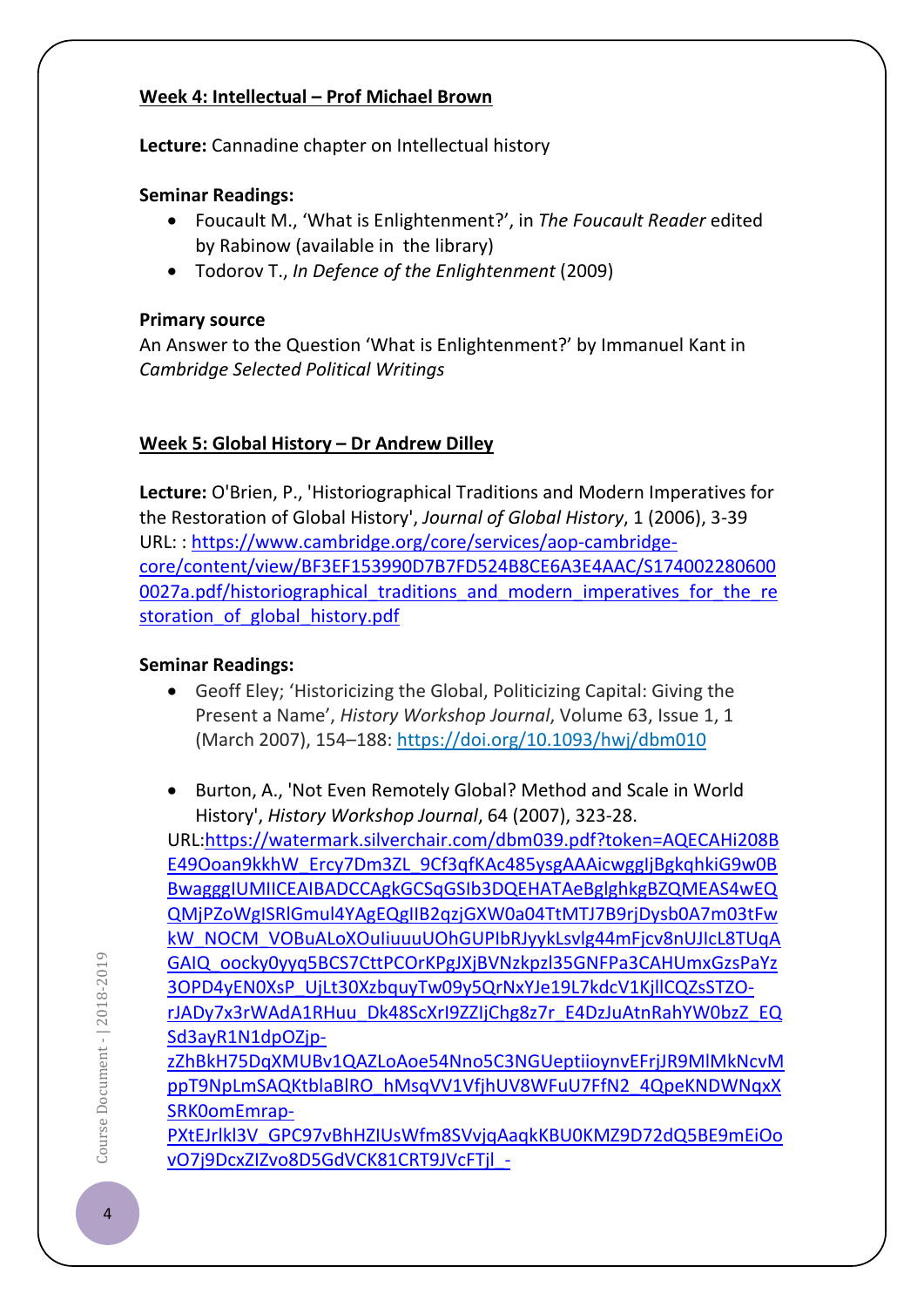[tGm9mDqhjHAzoMMjYEokqkUHiJczjaHM62WeyBOCOwC3idyslyc85](https://watermark.silverchair.com/dbm039.pdf?token=AQECAHi208BE49Ooan9kkhW_Ercy7Dm3ZL_9Cf3qfKAc485ysgAAAicwggIjBgkqhkiG9w0BBwagggIUMIICEAIBADCCAgkGCSqGSIb3DQEHATAeBglghkgBZQMEAS4wEQQMjPZoWgISRlGmul4YAgEQgIIB2qzjGXW0a04TtMTJ7B9rjDysb0A7m03tFwkW_NOCM_VOBuALoXOuIiuuuUOhGUPIbRJyykLsvlg44mFjcv8nUJIcL8TUqAGAIQ_oocky0yyq5BCS7CttPCOrKPgJXjBVNzkpzl35GNFPa3CAHUmxGzsPaYz3OPD4yEN0XsP_UjLt30XzbquyTw09y5QrNxYJe19L7kdcV1KjllCQZsSTZO-rJADy7x3rWAdA1RHuu_Dk48ScXrI9ZZIjChg8z7r_E4DzJuAtnRahYW0bzZ_EQSd3ayR1N1dpOZjp-zZhBkH75DqXMUBv1QAZLoAoe54Nno5C3NGUeptiioynvEFrjJR9MlMkNcvMppT9NpLmSAQKtblaBlRO_hMsqVV1VfjhUV8WFuU7FfN2_4QpeKNDWNqxXSRK0omEmrap-PXtEJrlkl3V_GPC97vBhHZIUsWfm8SVvjqAaqkKBU0KMZ9D72dQ5BE9mEiOovO7j9DcxZIZvo8D5GdVCK81CRT9JVcFTjl_-tGm9mDqhjHAzoMMjYEokqkUHiJczjaHM62WeyBOCOwC3idyslyc85-gklNTmgjY8C6kQr6CZB6lQnWm4l7xQ6PZXUSCUQS8_HMzFSJ9Zuz12Xqi9QF1xA) [gklNTmgjY8C6kQr6CZB6lQnWm4l7xQ6PZXUSCUQS8\\_HMzFSJ9Zuz12Xqi9Q](https://watermark.silverchair.com/dbm039.pdf?token=AQECAHi208BE49Ooan9kkhW_Ercy7Dm3ZL_9Cf3qfKAc485ysgAAAicwggIjBgkqhkiG9w0BBwagggIUMIICEAIBADCCAgkGCSqGSIb3DQEHATAeBglghkgBZQMEAS4wEQQMjPZoWgISRlGmul4YAgEQgIIB2qzjGXW0a04TtMTJ7B9rjDysb0A7m03tFwkW_NOCM_VOBuALoXOuIiuuuUOhGUPIbRJyykLsvlg44mFjcv8nUJIcL8TUqAGAIQ_oocky0yyq5BCS7CttPCOrKPgJXjBVNzkpzl35GNFPa3CAHUmxGzsPaYz3OPD4yEN0XsP_UjLt30XzbquyTw09y5QrNxYJe19L7kdcV1KjllCQZsSTZO-rJADy7x3rWAdA1RHuu_Dk48ScXrI9ZZIjChg8z7r_E4DzJuAtnRahYW0bzZ_EQSd3ayR1N1dpOZjp-zZhBkH75DqXMUBv1QAZLoAoe54Nno5C3NGUeptiioynvEFrjJR9MlMkNcvMppT9NpLmSAQKtblaBlRO_hMsqVV1VfjhUV8WFuU7FfN2_4QpeKNDWNqxXSRK0omEmrap-PXtEJrlkl3V_GPC97vBhHZIUsWfm8SVvjqAaqkKBU0KMZ9D72dQ5BE9mEiOovO7j9DcxZIZvo8D5GdVCK81CRT9JVcFTjl_-tGm9mDqhjHAzoMMjYEokqkUHiJczjaHM62WeyBOCOwC3idyslyc85-gklNTmgjY8C6kQr6CZB6lQnWm4l7xQ6PZXUSCUQS8_HMzFSJ9Zuz12Xqi9QF1xA) [F1xA](https://watermark.silverchair.com/dbm039.pdf?token=AQECAHi208BE49Ooan9kkhW_Ercy7Dm3ZL_9Cf3qfKAc485ysgAAAicwggIjBgkqhkiG9w0BBwagggIUMIICEAIBADCCAgkGCSqGSIb3DQEHATAeBglghkgBZQMEAS4wEQQMjPZoWgISRlGmul4YAgEQgIIB2qzjGXW0a04TtMTJ7B9rjDysb0A7m03tFwkW_NOCM_VOBuALoXOuIiuuuUOhGUPIbRJyykLsvlg44mFjcv8nUJIcL8TUqAGAIQ_oocky0yyq5BCS7CttPCOrKPgJXjBVNzkpzl35GNFPa3CAHUmxGzsPaYz3OPD4yEN0XsP_UjLt30XzbquyTw09y5QrNxYJe19L7kdcV1KjllCQZsSTZO-rJADy7x3rWAdA1RHuu_Dk48ScXrI9ZZIjChg8z7r_E4DzJuAtnRahYW0bzZ_EQSd3ayR1N1dpOZjp-zZhBkH75DqXMUBv1QAZLoAoe54Nno5C3NGUeptiioynvEFrjJR9MlMkNcvMppT9NpLmSAQKtblaBlRO_hMsqVV1VfjhUV8WFuU7FfN2_4QpeKNDWNqxXSRK0omEmrap-PXtEJrlkl3V_GPC97vBhHZIUsWfm8SVvjqAaqkKBU0KMZ9D72dQ5BE9mEiOovO7j9DcxZIZvo8D5GdVCK81CRT9JVcFTjl_-tGm9mDqhjHAzoMMjYEokqkUHiJczjaHM62WeyBOCOwC3idyslyc85-gklNTmgjY8C6kQr6CZB6lQnWm4l7xQ6PZXUSCUQS8_HMzFSJ9Zuz12Xqi9QF1xA)

**Primary source:** Pan African Congress Declaration, 1900: [http://www.empire.amdigital.co.uk/Download/FullDownload?file=Address to](http://www.empire.amdigital.co.uk/Download/FullDownload?file=Address%20to%20the%20Nations%20of%20the%20World%20by%20the%20PanAfrican%20Conference%5CAddress%20to%20the%20Nations%20of%20the%20World%20by%20the%20PanAfrican%20Conference.pdf&documentid=Address%20to%20the%20Nations%20of%20the%20World%20by%20the%20PanAfrican%20Conference)  [the Nations of the World by the PanAfrican Conference\Address to the](http://www.empire.amdigital.co.uk/Download/FullDownload?file=Address%20to%20the%20Nations%20of%20the%20World%20by%20the%20PanAfrican%20Conference%5CAddress%20to%20the%20Nations%20of%20the%20World%20by%20the%20PanAfrican%20Conference.pdf&documentid=Address%20to%20the%20Nations%20of%20the%20World%20by%20the%20PanAfrican%20Conference)  [Nations of the World by the PanAfrican Conference.pdf&documentid=Address](http://www.empire.amdigital.co.uk/Download/FullDownload?file=Address%20to%20the%20Nations%20of%20the%20World%20by%20the%20PanAfrican%20Conference%5CAddress%20to%20the%20Nations%20of%20the%20World%20by%20the%20PanAfrican%20Conference.pdf&documentid=Address%20to%20the%20Nations%20of%20the%20World%20by%20the%20PanAfrican%20Conference)  [to the Nations of the World by the PanAfrican Conference](http://www.empire.amdigital.co.uk/Download/FullDownload?file=Address%20to%20the%20Nations%20of%20the%20World%20by%20the%20PanAfrican%20Conference%5CAddress%20to%20the%20Nations%20of%20the%20World%20by%20the%20PanAfrican%20Conference.pdf&documentid=Address%20to%20the%20Nations%20of%20the%20World%20by%20the%20PanAfrican%20Conference)

If this does not work, try here:

[http://www.empire.amdigital.co.uk/Documents/SearchDetails/Address%20to](http://www.empire.amdigital.co.uk/Documents/SearchDetails/Address%20to%20the%20Nations%20of%20the%20World%20by%20the%20PanAfrican%20Conference#Snippits) [%20the%20Nations%20of%20the%20World%20by%20the%20PanAfrican%20](http://www.empire.amdigital.co.uk/Documents/SearchDetails/Address%20to%20the%20Nations%20of%20the%20World%20by%20the%20PanAfrican%20Conference#Snippits) [Conference#Snippits](http://www.empire.amdigital.co.uk/Documents/SearchDetails/Address%20to%20the%20Nations%20of%20the%20World%20by%20the%20PanAfrican%20Conference#Snippits)

# **Week 6: Area studies: The Middle East – Dr Alessandra Cecolin**

**Lecture:** Hourani A., 'How should we write the History of the Middle East?', *International Journal of Middle East Studies*, Vol. 23, No. 2 (May 1991), 125- 136 URL:<https://www.jstor.org/stable/pdf/164233.pdf>

## **Seminar Readings:**

- Said, E. *Orientalism* (New York, 1978), Introduction There are multiple versions available at the library.
- Lewis B., 'The question of Orientalism', *The New York Review Books* (1982) URL:<https://www.jstor.org/stable/pdf/164233.pdf>

**Primary source** Jean-Léon Gérôme, *The snake charmer and his audience*, c. 1879, oil on canvas (Sterling Francine Clark Art Institute, Williamstown, Massachusetts)URL:<https://smarthistory.org/orientalism/>

# **Week 7: Gender History – Dr Elizabeth Macknight**

**Lecture:** Cannadine chapter on Gender History

# **Seminar Readings:**

- Louise A. Tilly, 'Gender, Women's History, and Social History', *Social Science History*, 13 (1989), 439-62
- Siân Reynolds, 'Historiography and gender: Scottish and international dimensions', in Terry Brotherstone, Deborah Simonton & Oonagh Walsh (eds), *Gendering Scottish History: an international perspective* (Glasgow, 1999)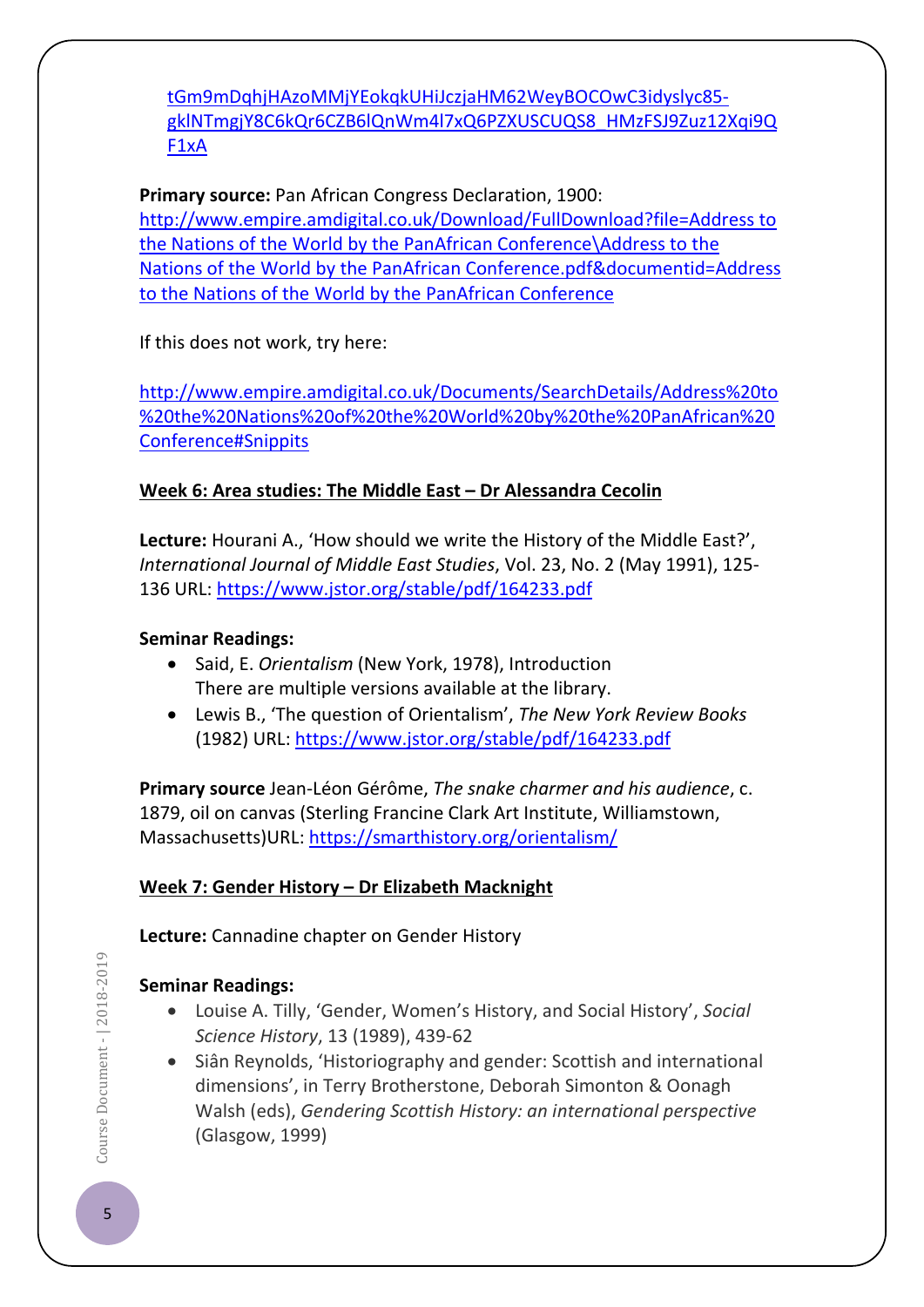**Primary source:** Joan W. Scott, 'Gender: a Useful Category of Historical Analysis', *American Historical Review* 91 (1986), 1053-1075 (MyAberdeen)

### **Week 8: Religious History – Dr Marie-Luise Ehrenschwendtner**

**Lecture:** Cannadine chapter on Religious history

### **Seminar Reading:**

- Leopold von Ranke, Preface to *the History of the Popes, Their Church and State*, in A. Budd*, Modern Historiography Reader* (2008), 174-77
- Euan Cameron, *Interpreting Christian History* (Oxford, 2005), 1-10

## **Primary source**: MyAberdeen

## **Week 9: History of Sexuality – Prof Bill Naphy**

**Lecture:** Clark-Huckstep, A. E., 'The History of Sexuality and Historical Methodology', *Cultural History*, vol. 5 (2016), 179-99

### **Seminar Readings:**

- Eisner, Caroline L., 'Shifting the Focus: Anne Lister as Pillar of Conservatism', *a/b: Auto/Biography Studies*, vol. 17 (2001), 28-42
- Orr, D., '"I tell myself to myself": Homosexual agency in the journals of Anne Lister (1791-1840)', *Women's Writing*, vol. 11 (2004), 201-22

**Primary Source:** H. Whitbread, ed., *The Secret Diaries of Miss Anne Lister* (London, 2010), 219-22, 229 (MyAberdeen)

## **Week 10: History of Emotions – Dr Heidi Mehrkens**

**Lecture:** Rosenwein, Barbara H. and Riccardo Cristiani, 'Approaches', in: Rosenwein, Barbara H. and Cristiani, Riccardo (eds), *What is the History of Emotions?* (Cambridge 2018), 26-61

## **Seminar Readings**:

• Febvre, Lucien, 'Sensibility and History: How to Reconstitute the Emotional Life of the Past', in: Peter Burke (ed.), *A New Kind of History. From the Writings of Febvre* (London 1973), 12-26.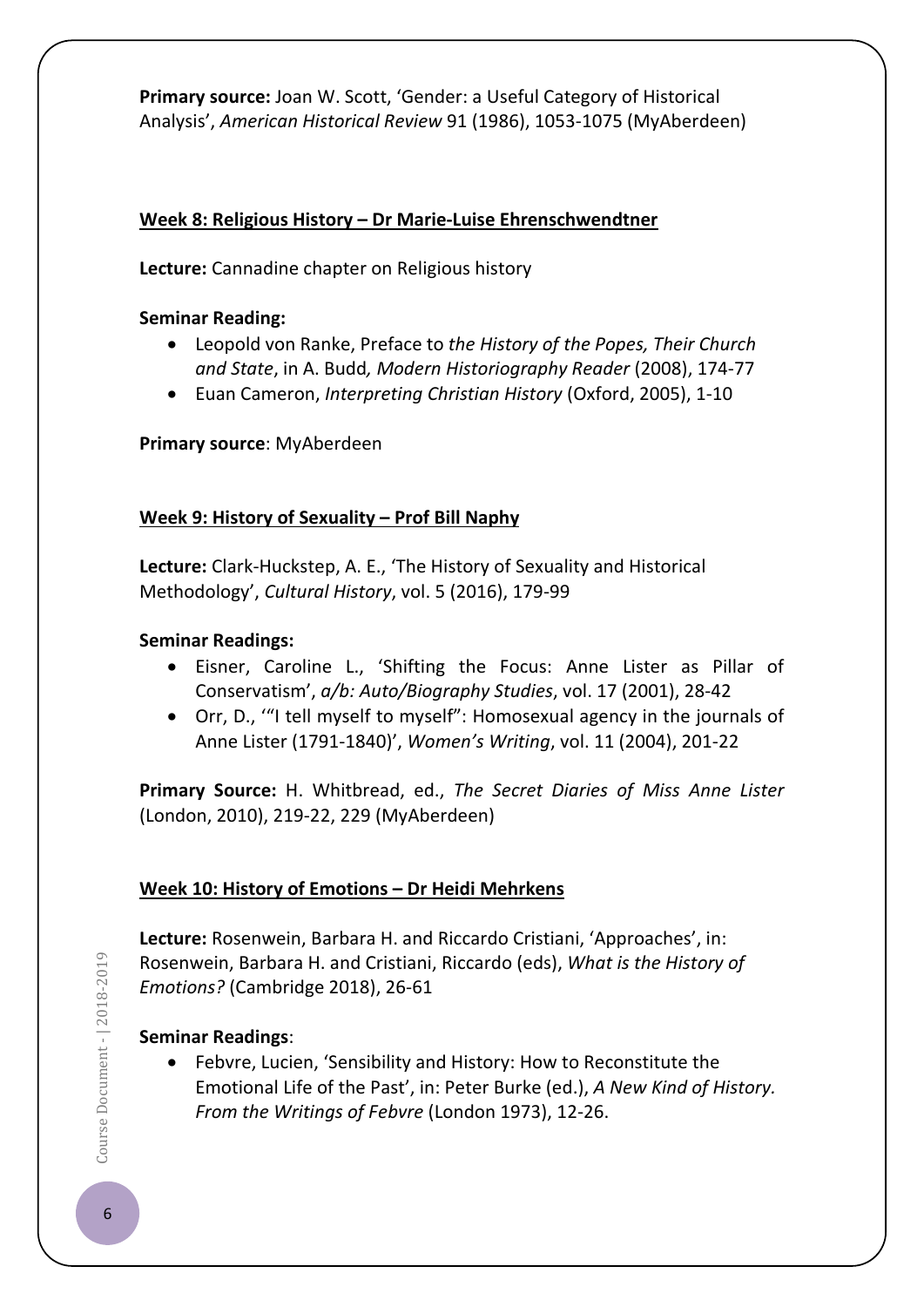• Plamper, Jan, 'The History of Emotions: An Interview with William Reddy, Barbara Rosenwein, and Peter Stearns', *History and Theory*, 49/2 (2010), 237-65 (available on JSTOR)

**Primary source:**Franz Xaver Winterhalter: *The Family of Queen Victoria* (1846):

[https://commons.wikimedia.org/wiki/File:Franz\\_Xaver\\_Winterhalter\\_Family\\_](https://commons.wikimedia.org/wiki/File:Franz_Xaver_Winterhalter_Family_of_Queen_Victoria.jpg) [of\\_Queen\\_Victoria.jpg](https://commons.wikimedia.org/wiki/File:Franz_Xaver_Winterhalter_Family_of_Queen_Victoria.jpg)

## **Week 11: Conclusion – Dr Alessandra Cecolin**

## **READING LIST**

Required text: Cannadine, D. (ed.), *What is History Now?* (New York: Palgrave McMillan, 2009)

## **SECONDARY READING**

See MyAberdeen.

## **ASSESSMENT**

- 1. CONTINUOUS ASSESSMENT: (40%): HISTORICAL APPROACHES. Students will write one 2,500-word essay (word count including quotations and footnotes, excluding bibliography)
- 2. ONE THREE-HOUR EXAMINATION (60%). Students will answer two questions on themes from the lecture schedule, and one question on extracts selected from the set texts studied in the first three weeks of the seminar sessions.

RESIT: Resit examination (100%)

To view the CGS Descriptors please go to **MyAberdeen**- **Organisations**-**Divinity, History, & Philosophy Student Information for Undergraduates**. The link to the CGS Descriptors is on the left hand menu.

**PLEASE NOTE: In order to pass a course on the first attempt, a student must attain a Common Grading Scale (CGS) mark of at least E3 on each element of course assessment. Failure to do so will result in a grade of no greater than CGS E1 for the course as a whole.**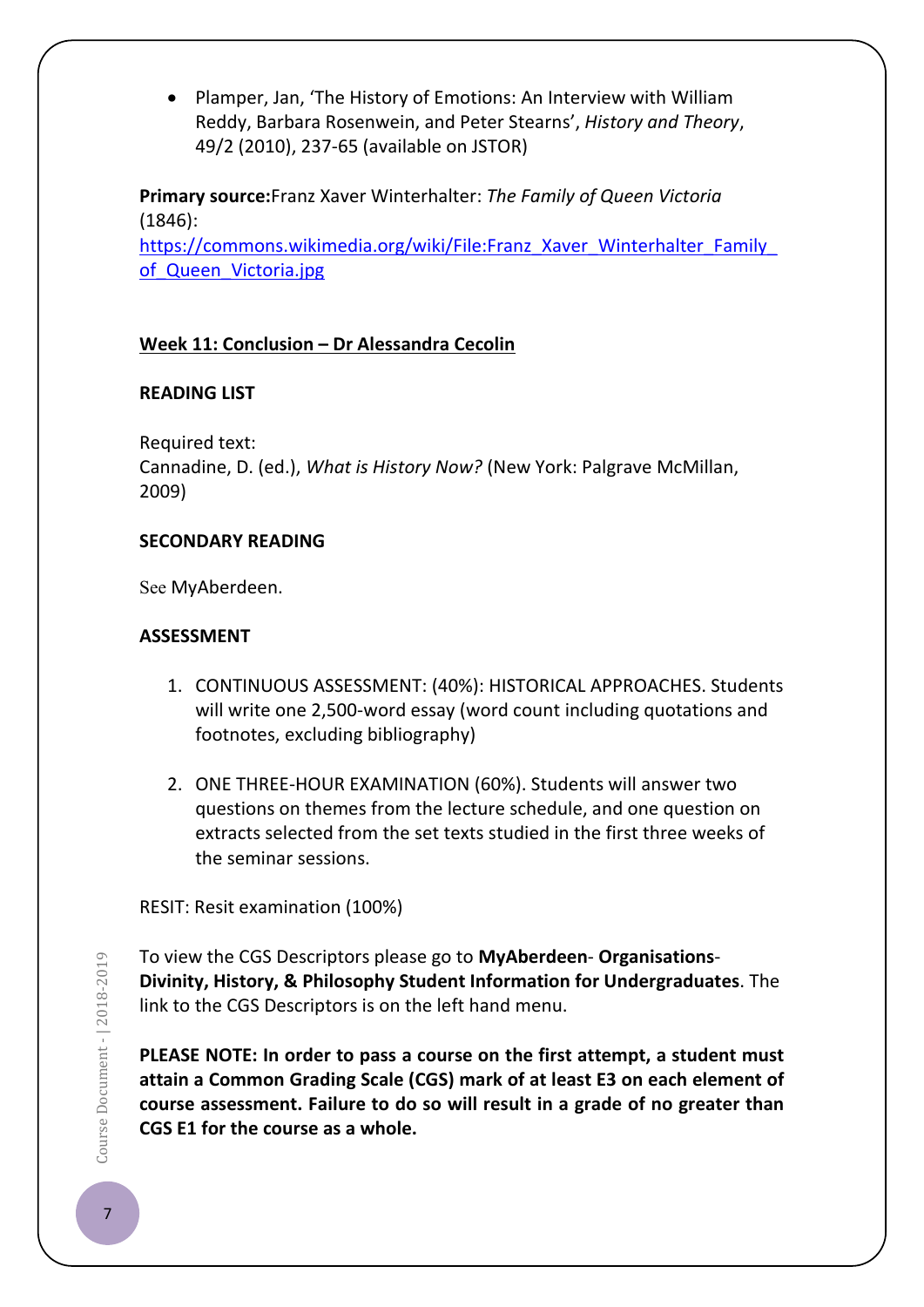If you submit your work on time, you can expect that feedback will **normally be provided within three working weeks** (excluding vacation periods) of the submission deadline.

### **ESSAYS**

Students will write one 2,500-word essay (word count including quotations and footnotes, excluding bibliography)

## **LIST OF ESSAY TOPICS**

See MyAberdeen

### **ASSESSMENT DEADLINES**

Essay deadline = Friday 29 March by 3.00 pm

## **SUBMISSION ARRANGEMENTS**

Submit **one paper copy** with a completed essay cover sheet to the **drop boxes in CB008 in 50-52 College Bounds** and **one official electronic copy** to **TurnitinUK via MyAberdeen**. Both copies to be submitted by 3.00pm on the due date.

| <b>Paper Copy:</b>      | One paper copy, typed and double spaced, together with<br>an Assessment cover sheet - this should have your ID<br>number clearly written on the cover sheet, with NO name<br>or signature but EVERYTHING ELSE completed, including<br>tutor's name – and should be delivered to the drop boxes<br>in CB008, 50-52 College Bounds. |
|-------------------------|-----------------------------------------------------------------------------------------------------------------------------------------------------------------------------------------------------------------------------------------------------------------------------------------------------------------------------------|
| <b>Electronic Copy:</b> | One copy submitted through Turnitin via MyAberdeen.<br>(for instructions please see<br>http://www.abdn.ac.uk/eLearning/turnitinuk/students/)<br>Students are asked to retain the Turnitin receipt so they<br>are able to provide proof of submission at a later date if<br>required.                                              |

In advance of uploading, please save the assignment with your student ID number listed in the filename, i.e. 59999999 HI356J Essay 1. When asked to enter a title for the assignment, please enter a title identical to the name of your saved assignment, i.e. HI356J Essay 1.

Both copies to be submitted by 3.00pm on the due date.